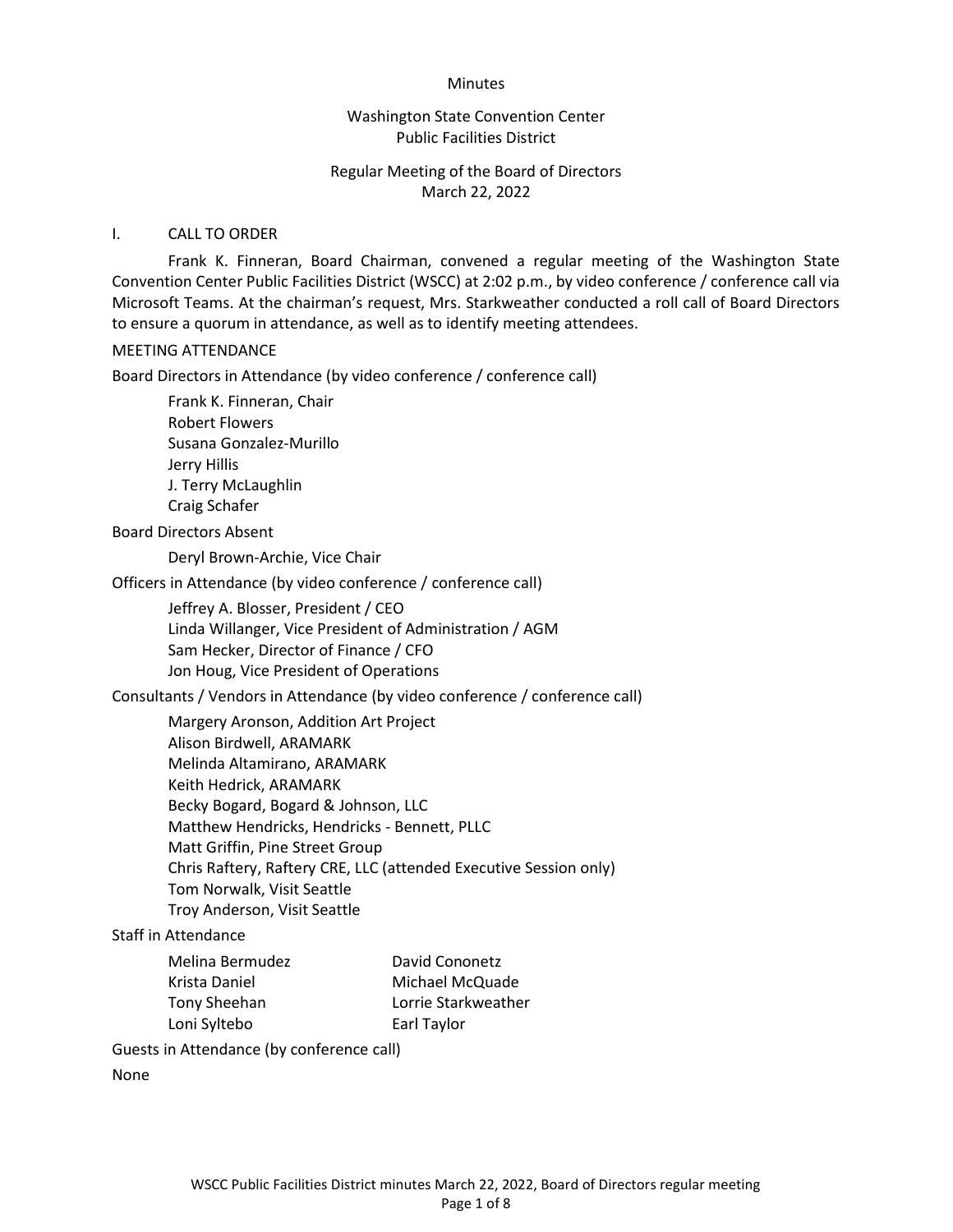#### II. APPROVAL OF MINUTES

### January 25, 2022, WSCC PFD Board Regular Meeting

 Mr. Schafer made a motion to approve the minutes of the January 25, 2022, Regular Board meeting as presented. Mr. Hillis seconded, and the motion was carried by the unanimous affirmative vote of all Directors present via video conference / conference call.

### III. PUBLIC COMMENTS

Mr. Finneran advised that anyone wishing to speak before the Board, either as an individual or as a member of a group, may do so at this time. Individuals desiring to speak shall give their name, address, and the group they represent, if any. There were no public comments.

### IV. CHAIRMAN'S REPORT

# A. To Recognize Service to the WSCC PFD Board, Resolution #2022-03

A RESOLUTION by the District Board Recognizing the Service of Tom Norwalk.

Mr. Finneran advised that, while the Board and staff are sad to see him go, we are pleased that Mr. Norwalk has achieved this remarkable milestone in his life.

Mr. Finneran recited from Resolution 2022-03, WHEREAS Tom Norwalk has served the City of Seattle, the State of Washington, the Hospitality Community, and the Board of Directors of the Washington State Convention Center for the past 15 years as President and CEO of Visit Seattle; and

WHEREAS, Mr. Norwalk has provided distinctive leadership and partnership to the Board with his considerable knowledge and experience elevating the status of the City of Seattle and the Washington State Convention Center as a world-class leisure and convention destination; and

WHEREAS, Mr. Norwalk's tireless efforts and unwavering commitment to promote, market, and sell the Convention Center, has delivered extraordinary results to increase sales, jobs, and economic impact to the surrounding region while providing invaluable civic contributions to the community and support of the District's Board mission; and

WHEREAS, the dedicated public service partnership and wise leadership of Mr. Norwalk to the Washington State Convention Center Board should be honored, recognized, and remembered.

NOW, THEREFORE, BE IT RESOLVED that the District Board expresses its gratitude and sincere appreciation to Tom Norwalk for his leadership, partnership, and unmatched dedicated service to enable the Board to achieve its goals and fulfill its mission over the last 15 years.

Mr. Schafer made a motion to approve Resolution 2022-03, recognizing the service of Tom Norwalk to the WSCC PFD Board. Ms. Gonzalez-Murillo seconded, and the motion was carried by the unanimous affirmative vote of all Directors present via video conference / conference call.

Mr. Norwalk thanked the Board for this honor and provided a few historical comments of fondly remembered Board meetings and events, his past employment within the hospitality/hotel industry, and advised that he will continue to be an advocate for the Center, the city/region/state, albeit in a volunteer capacity.

# B. Consent Agenda

 Mr. Finneran presented the Consent Agenda to the Board. The following action items and informational reports had been sent to the Board for review prior to today's meeting:

# Action Items:

- 1. Ratification of Additional Facility Project Contract List (February 2022)
- 2. Ratification of Additional Facility Project Contract List (March 2022)
- 3. Approval of Additional Facility Project Draw Schedule Payments, #87 (February 2022)
- 4. Approval of Additional Facility Project Draw Schedule Payments, #88 (March 2022)

# Informational Items:

- 1. WSCC Sales: February 2022 Summary Report
- 2. WSCC Sales: COVID-19 Impact on Regional-Local Business February 2022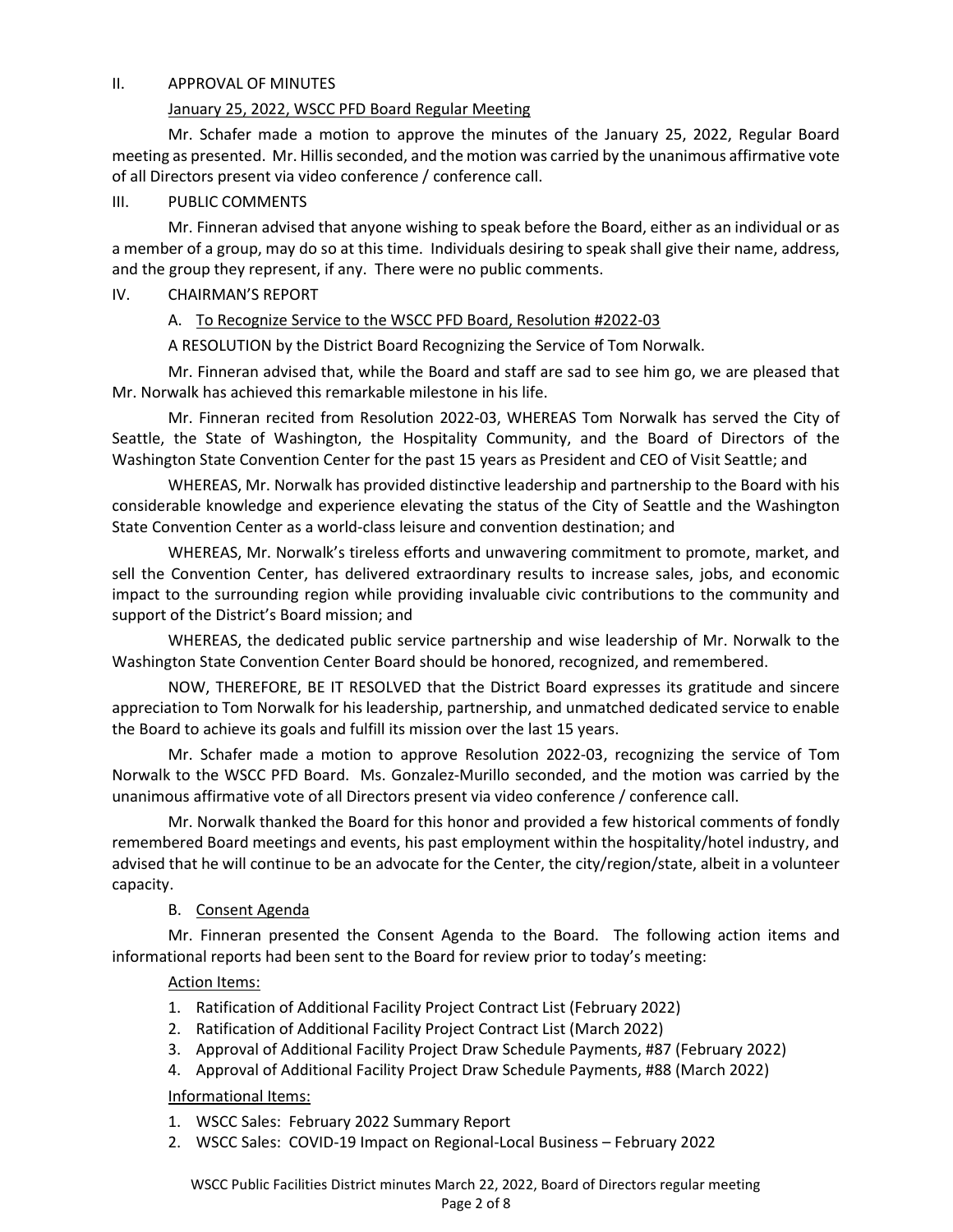- 3. WSCC Monthly Expenditures Auditing Officer Certification
- 4. Benefits Committee 2021 Summary Report
- 5. WSCC Parking Report
- 6. Food Service Report (ARAMARK)

Mr. Hillis made a motion to approve the Consent Agenda as presented. Ms. Gonzalez-Murillo seconded, and the motion was carried by the unanimous affirmative vote of all Directors present via video conference / conference call.

### V. PFD COMMITTEE REPORTS

- A. Addition Committee
- 1. Update Report

Mr. Finneran advised that the Addition Committee held its regular monthly meeting earlier today and received a status report from Pine Street Group (PSG). Mr. Finneran noted that there will be an Executive Session held relative to the Addition Project schedule delays for discussion with legal counsel. One item that is of importance to the District is the ongoing Teamsters' strike as it relates to the delivery of concrete. Mr. Finneran requested Mr. Griffin to provide the Board with a brief presentation of the current status of the Addition Project items.

Mr. Griffin provided a brief update, advising that the Summit building is taking shape. The contractor is clearly struggling with the schedule which has been significantly impacted by the striking Teamsters' concrete delivery drivers which has lasted over 100 days. The concrete strike has caused about a two and one-half month delay in the Temporary Certificate of Occupancy (TCO) for the project, moving it to the end of September/beginning of October. Mr. Griffin advised that the contractor has purchased its own concrete trucks and is seeking union drivers with Commercial Drivers Licenses (CDL) to operate these trucks. To date there are approximately 950 construction workers on the site and Mr. Griffin advised that the contractor would like to have 1,100 workers. There is a substantial amount of work being conducted, however many of the items on the Critical Path are not able to be completed. For example, the foundation walls and slabs located north of Olive that are critical to complete the Loading Dock area, and sidewalks and entrances on Pine Street or Boren Avenue.

Mr. Griffin reported on Sources & Uses for the Project, and as the Board will recall, in its' last Legislative Session the State Legislature did provide the Convention Center with \$20 Million of the \$35 Million requested by the District (\$30 Million for COVID-19 expenses for the Addition project and \$5 Million for WSCC Operations). Mr. Griffin advised that PSG's legislative efforts were led by Insight Strategic Partners (ISP) with Ms. Bogard (WSCC's contracted Public & Legislative Advisory Services) assisting ISP when requested.

- B. Finance Committee
- 1. Update

 Mr. Flowers advised that the Finance Committee met today and had an opportunity to meet the new Financial Audit team from Moss Adams. The Committee approved Moss Adams audit plan and they hope to have the audit completed by end of May / early June. Mr. Blosser advised that the Selection Committee chose Moss Adams as the apparent successful proposer, and we are looking forward to having them onboard.

- C. Government Affairs Committee
- 1. Update

In Ms. Brown-Archie's absence, Mr. Blosser reported that the Government Affairs Committee met on March 21, 2022, and discussed a number of items. Mr. Blosser advised that through the united efforts of Insight Strategic Partners (contracted by Pine Street Group), Mr. Griffin and Ms. Lewis from Pine Street Group, Ms. Bogard (WSCC's main lobbyist), Mr. Norwalk, representatives from Labor, and others to assist with the legislative goal of obtaining funds to address the financial shortfall resulting from the impacts of COVID-19, the Legislature did get approved, giving WSCC \$20 million of the \$35 million requested. The Committee also received updates from Ms. Bogard on legislative activities in the City and King County,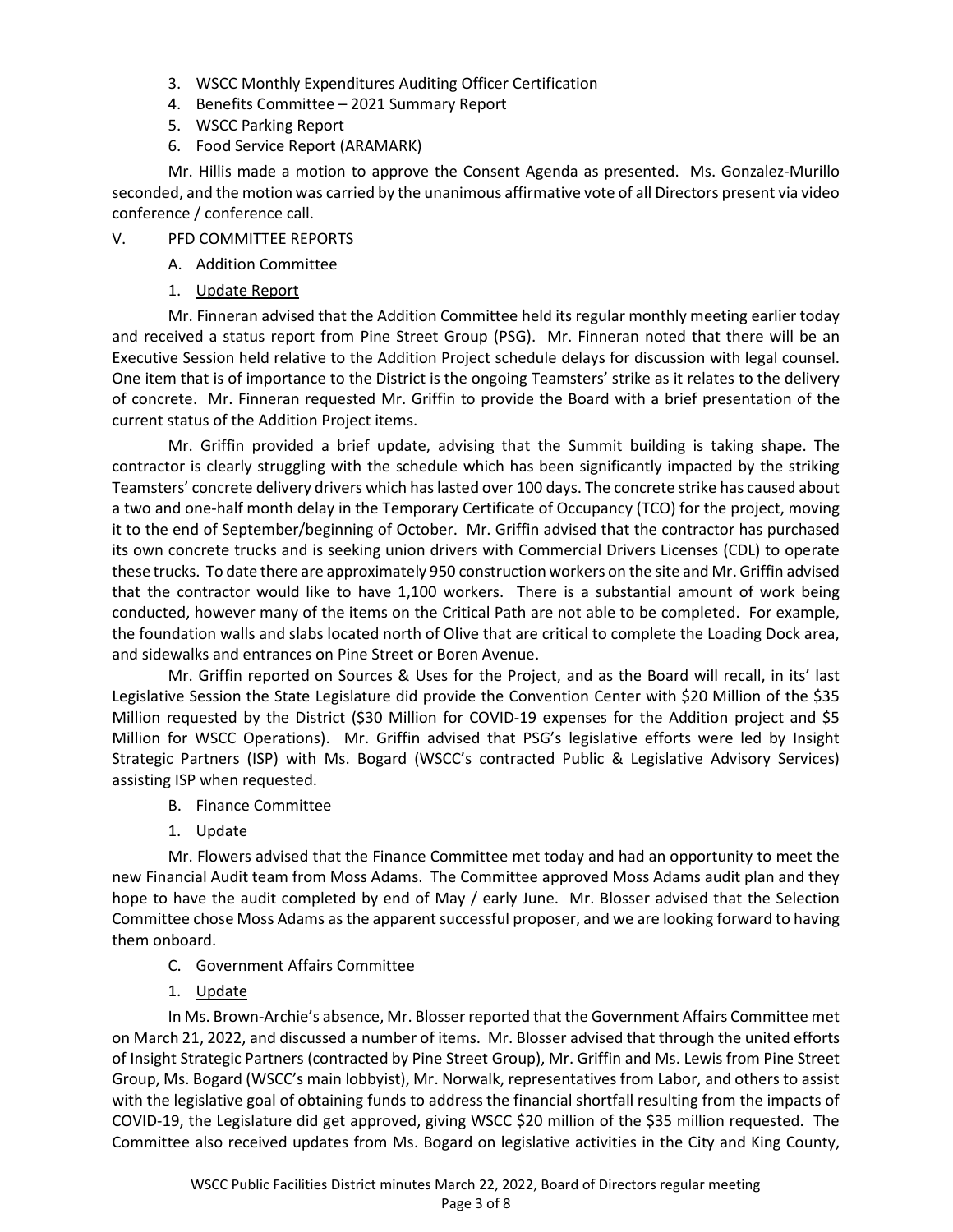and an update from Mr. Norwalk and Mr. Joe Woods on Visit Seattle's efforts with the City regarding an increase to the Seattle Tourism Improvement Area (STIA) fee, to help with marketing and allow for increased travel and tourism promotion for the city and region. It was Mr. Blosser's understanding that the proposed STIA amendment has passed out of the Council Committee and will be brought to the full City Council for approval on March 29, 2022. If approved, this would raise the current STIA surcharge fee from \$2 to \$4 per hotel room night and will help to improve Visit Seattle's ability to market and sell the community, city, and region.

Mr. Blosser requested Ms. Bogard to provide a brief update of the consultant report which was reviewed at the Committee and was contained in the packet previously sent to the Board.

 Mr. Blosser advised that the Government Affairs Committee were provided an update on the RFQ process for the contracted Public & Legislative Advisory Services which is currently out on the street. It is anticipated that responses will be received by the end of March, with the review of responses and interviews to follow as necessary. Ms. Bogard's current contract expires March 31, 2022.

2. Government Relations Consultant Report

Mr. Blosser advised that the consultant update report from Ms. Bogard is contained within the Board packets.

D. Art Committee

# 1. Approval of WSCC PFD Art Foundation Request to Accept Donated Art, Resolution 2022-02

A RESOLUTION by the Board of Directors of the Washington State Convention Center Public Facilities District ("District") approving the request from the Washington State Convention Center Art Foundation ("Art Foundation") to accept art donated to the Art Foundation for display in the District's facilities.

Ms. Gonzalez-Murillo reported that the Art Committee, comprised of Ms. Gonzalez-Murillo and Mr. Finneran, met on March 16, 2022, to review a request by the Art Foundation to accept art donated to the Art Foundation for display in the District's facilities. This includes up to thirty (30) art works from the US Bank Centre. A memo from the Art Foundation providing details of the donation from the US Bank Centre of the Pilchuck Glass Collection was contained in the Board member's packets for review. The memo listed the works and their artists, as well a presentation of images of the artworks was provided to the Board for their review.

Ms. Gonzalez-Murillo advised that the Art Committee is recommending Board approval of the Art Foundation receiving this donation. Mr. Flowers made a motion to approve Resolution 2022-02. Mr. McLaughlin seconded, and the motion was carried by the unanimous affirmative vote of all Directors present via video conference / conference call.

- E. Long-Range Planning Committee
- 1. Update

Mr. McLaughlin reported that the Long-Range Planning Committee met on March 3, 2022, and discussed several topics, including: The draft Summit Grand Opening plan and budget; Staff's meeting with Seattle Department of Construction and Inspections regarding WSCC land use issues; Two vacant Mayoral-appointed Board positions that continue to be vacant since the departure of Denise Moriguchi and Nicole Grant in the fall of 2021; Mr. Blosser provided an industry trends update regarding coming out of COVID-19; Hospitality industry staffing shortages locally and across the nation; Security issues in the downtown core; Staffing plan to ready the District for opening of Summit in 2023 being delayed to late August 2022 due to the TCO slippage; and, the Community Engagement Strategy for the Summit opening to include messaging to the community, stakeholders, and neighbors on construction issues, community benefits from the Project, and economic impact the District facilities will provide once both buildings are open.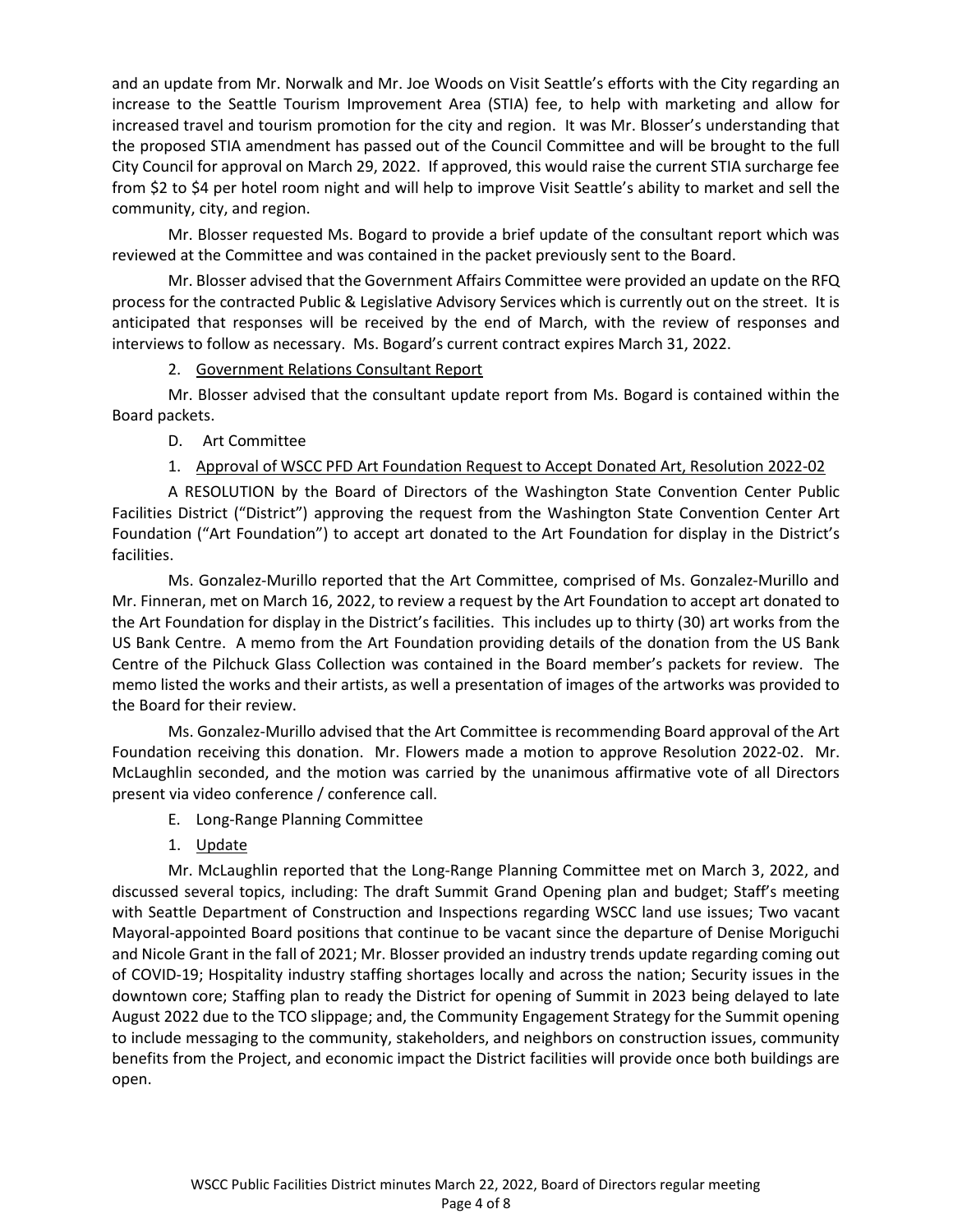- F. Facility Committee
- 1. Update

Mr. Hillis reported that the Facility Committee met on March 18, 2022, and received updates from staff and discussed several items, including:

 The South Hand Carried Freight Elevator, the primary heavy lift conveyance servicing the garage, loading docks, and Ballroom at Arch, has been returned to service after a four (4) month period of troubleshooting and repair.

 The Committee reviewed the 2021 Capital Project List with completed and uncompleted projects. Notably, the conveyance projects for the elevator car top handrails and step chain replacement were completed, as was the hands-free service enhancements project. The signage project reflecting the name change from Washington State Convention Center to Seattle Convention Center was started in 2021 and will be carried over to be completed in 2022. The funds associated with the sign project, as well as unspent funds from the proposed projects, were retained within the Capital Reserve Fund.

• The Committee received an update on 2022 progress on the Board-approved Capital Projects List. Glass replacement due to vandalism at Arch, and the Signage Project continuing to an expected completion by the end of April. A new project has been approved by the Committee for 2022, within the approved and existing total funds approved by the Board, to replace a failed steam water heater that supports the north levels of the McKay expansion. Funding for the steam water heater is being provided by reductions to the exterior lighting project line item.

 The Committee was briefed on property damage inflicted at the MLK Marshalling Yard by unknown persons who removed the majority of the electrical wiring throughout the property near Thanksgiving of 2021. The property is currently de-energized and safe. Staff have engaged with an electrical contractor to generate a new power riser diagram and plan in order to bid for replacement wiring work. Cost for re-wiring the Marshalling Yard is estimated to be more than \$50,000.00.

 The Committee was also briefed on damage sustained to escalator #18 that serves Galleria Level 1 to Level 2 North over McKay/ $7<sup>th</sup>$  & Pike entry. Foreign debris was lodged in a component of the machine that has worn down a portion of every stair tread of the unit. The unit is not expected to pass its next annual inspection by Labor and Industries as a result of this damage. A quote has been provided by our services contractor of \$85,000.00 to affect repairs. Mr. Hillis advised the Committee is expecting a request from WSCC staff with a plan to fund the required repairs at the next Committee meeting.

- G. Benefits Committee
- 1. Update

Mr. McLaughlin reported that the WSCC Benefits Committee met last on February 4, 2022. The partners present at the meeting included Benefits Committee staff, RBC plan advisors, and a Milliman relationship manager. Key highlights of the meeting included a discussion regarding the Investment Policy Statement; A review of the fund changes that became effective January 17, 2022; The Committee unanimously voted to approve to continue to use the forfeiture account funds to pay for plan expenses; There were no funds on the watch list; and, eight RBC general education meetings for plan participants are planned to be held this season.

VI. VISIT SEATTLE & WSCC Sales Reports

A. Visit Seattle Destination Overview & Visit Seattle Sales Report

Mr. Norwalk reported on the Smith Travel Research (STR) Select Competitive Set numbers for February 2022. The Seattle Downtown market, along with our tracked competitive set, continue to make progress with occupancy rates (from 41.0% in Seattle Downtown, and up to 75% in Phoenix Central), average room rates (from \$131 in Portland CBD, \$153 in Seattle Downtown, and up to \$249 in Phoenix Central), and RevPar (from \$54 in Portland CBD, to \$63 in Seattle Downtown, and up to \$187 in Phoenix Central). STR reported February 2022 Year-to-date, Seattle Downtown occupancy rate of 35.2%, up 94% from prior year; average room rate of \$150, up 36% from prior year; and RevPar of \$53, up 163.8% over prior year.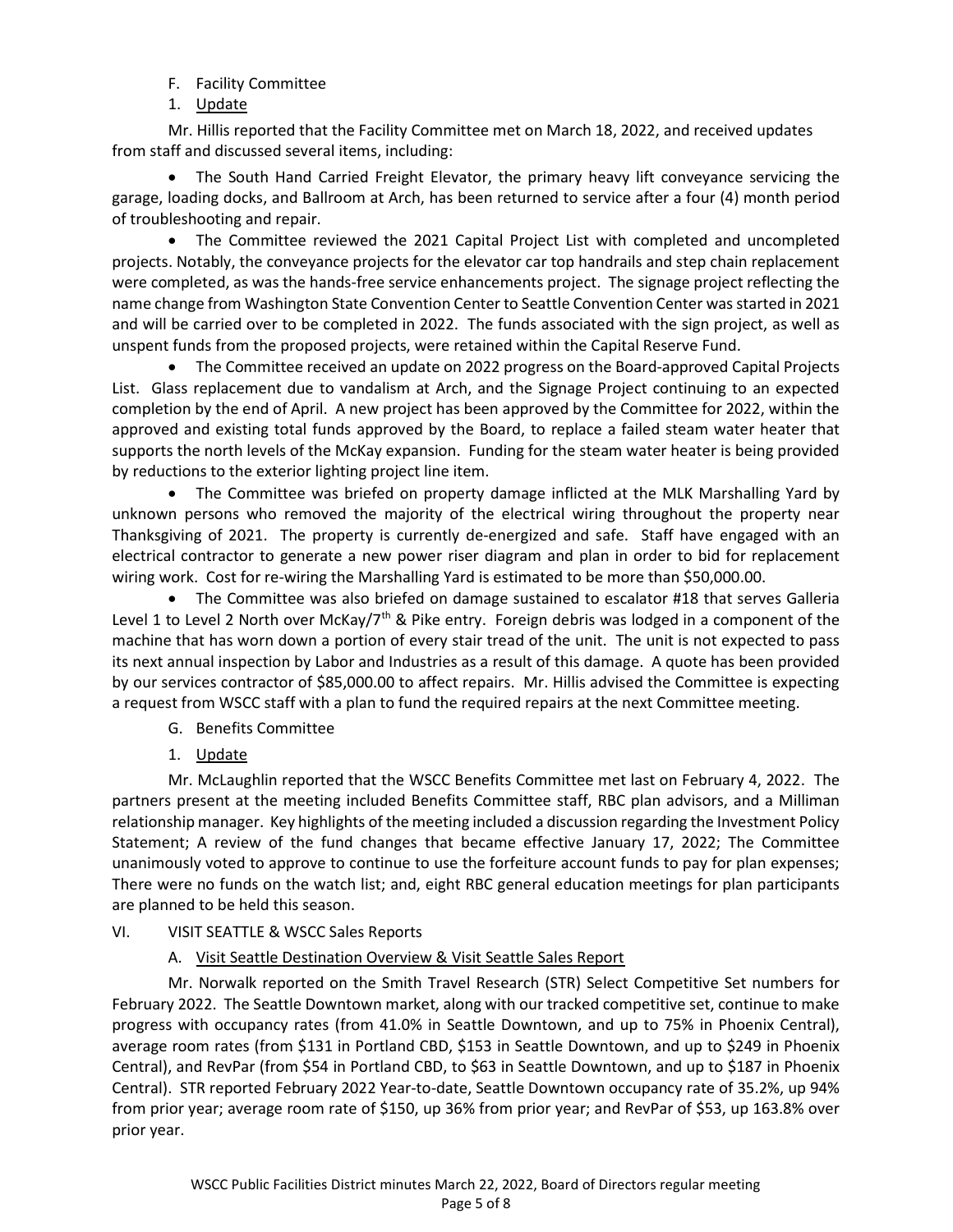Mr. Norwalk thanked Mr. Blosser and Mr. Schafer for their participation on the Visit Seattle CEO Search Taskforce. There were six potential candidates identified, and this has now been short-listed to two.

In Ms. Saling's absence, Mr. Norwalk provided an update on booking progress for the two buildings, Summit and Arch, for years 2023 to 2027 / pace to consumption targets. Mr. Norwalk reported on WSCC room nights on the books compared to the West Coast competitive set and the Like-Size Cities competitive set, for years 2020 through 2025.

Mr. Norwalk reported that as of March 22, 2022, there are now 98 cancellations of national programs at the Washington State Convention Center. We have proposed re-booking future dates for 82 of these programs (not including annual repeat programs). The 4 we haven't proposed dates for are due to yield management decisions, where those groups don't yet fit properly to maximize space and results in the WSCC.

Mr. Norwalk also reported on WSCC forecast versus business originally booked and remaining on the books, for attendance and room nights by quarter, as of February 15, 2022, for the period through 2022 Q4.

# B. WSCC Sales Report

Mr. McQuade provided a year-to-date at-a-glance report for the period of January to February 2022. For this period, WSCC & Visit Seattle Sales staff total combined top-line rent actualized \$361,900 for Convention Center contracted bookings (84% of FY2022 goal). For this period, WSCC top-line rent actualized \$293,280 and 2,555 room nights.

There were five events hosted in January and February 2022, realizing 10,593 in hotel room night bookings, with 52,162 delegates, and an estimated \$95,056 in top-line revenues. Year-to-date actuals saw 52,162 delegates, 10,605 in hotel room night bookings, and an estimated \$975,055 in top-line revenues (rent, food & beverage, services, and parking).

Mr. McQuade provided a summary of groups booked in January and February 2022. WSCC Sales staff booked 13 new events into the Center with 12,950 estimated delegates, 853 forecast room nights, and \$921,406 in top-line forecast revenues.

### VII. PRESIDENT'S REPORT

# A. COVID Issues and Industry Trends

Mr. Blosser advised that all attendance requirements are no longer mandated for indoor events regarding vaccination verification, negative tests, or masks. WSCC will follow show requests if they need to wear masks, require vaccine verification for entrance to the show or a negative test. Staff and contractors will comply with show requirements. Mr. Blosser advised that as the health authorities are watching the new BA.2 Omicron variant, we will be monitoring their decisions as it relates to show management requirements over the next two months. The Curative testing center will remain on site at WSCC through at least April and WSCC can extend them if needed.

# B. Diversity, Equity, and Inclusion (DEI) Program Report

Mr. Blosser advised that the Board received his report regarding where we are from a staffing standpoint after recalling team members. Numbers are down from 2019 and reflect current team members:

| <b>162 Employees:</b> | 45% White | 55% Minorities for | 60% Male | 40% Female |
|-----------------------|-----------|--------------------|----------|------------|
|                       |           | whole team         |          |            |

Mr. Blosser said that staff will continue to review our hiring outreach avenues to be more inclusive in our search for new employees. As the Board will recall, as part of the DEI Program for 2022, the District's major contractors/partners will also be part of our efforts to improve engagement for the agency and will be reporting to the Board as to their DEI efforts, programs, and processes.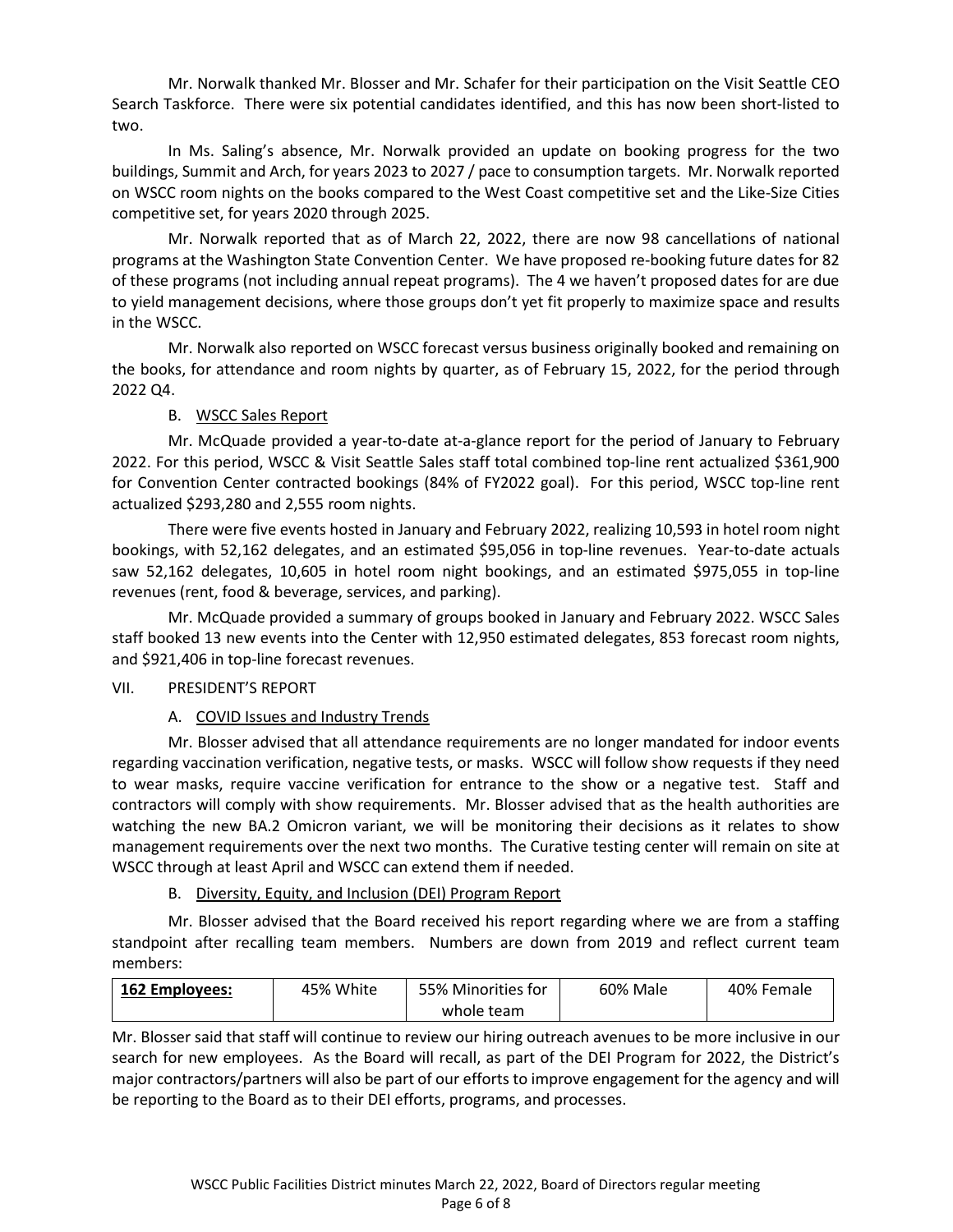ARAMARK is the District's contracted exclusive food & beverage provider, and Mr. Blosser introduced Ms. Birdwell and Ms. Altamirano to report on ARAMARK's corporate and local Diversity, Equity, and Inclusion Programs.

C. Update on Branding and Launch of Seattle Convention Center "dba" (doing business as)

Mr. Blosser provided an update on the rebrand timeline for the name change to Seattle Convention Center:

| External monumental signage installation               | Mid-March through mid-April          |
|--------------------------------------------------------|--------------------------------------|
| Rebrand-in-progress awareness campaign                 | Mid-March through mid-April          |
| (Window signs, digital signage)                        |                                      |
| Rebrand notification letters sent                      | Late March                           |
| (Clients, neighbors, retailers, vendors, contractors)  |                                      |
| Media release via Visit Seattle                        | To coincide with Pike Street signage |
|                                                        | installation                         |
| Official date of name change                           | April 18, 2022                       |
| Rebrand awareness campaign                             | April 18 through May 2022            |
| (Social media, signage, MS Teams backgrounds, website) |                                      |
| Advertising                                            | April, May, June, August             |
| (425 Business, WSAE, and PSBJ)                         |                                      |

#### VIII. FINANCIAL REPORT

The Financial Report was distributed to the Board in their packets in advance of this meeting. Mr. Hecker advised that the PFD continues to maintain the liquidity and resources to meet the obligations associated with debt service, operations, and the project.

Mr. Hecker advised that the month of February looks stronger than it really is because of damages collected associated with cancelled January events. Adjusted monthly revenue performance missed expectation by about \$450,000 or 19%. The unadjusted amount for the damages operating loss was about \$170,000 or 80% better than expected. YTD revenues missed budget by 43.3% and YTD operating expenses are down 30.7%, meaning YTD operating loss is 9.0% over budget. Mr. Hecker reminded the Board that there are no lodging tax revenues currently available to support either internal or external marketing expenses. A slower rate of hiring is reducing Salaries and Benefits resulting in Marketing expenses coming in 3.5% below budget. Overall, YTD net operating loss missed budget by 3.3%.

On a positive note, Mr. Hecker reported that February Lodging Tax revenue beat budget by 4.3% however, as expected the Additional Lodging Tax was used to meet monthly accrued debt service.

Parking operations continues to perform well, beating budget by 36.4% for the month, and ahead of budget YTD by 23.9%. There are some early positive signs of office workers returning to downtown. The reserve lot is nearly full. Parking continues to be supported by Summit construction, Virginia Mason Hospital staff, and the exceptional work of our Parking Manager Susnios Tesfaye.

A high-level review of overall Operations was provided with Mr. Hecker advising that Operations continue to lag as a result of cancelled events. Lodging taxes are holding and are supported by the additional sales tax, so unlike the prior year should meet expectations for debt service for current year. On the cashflow analysis, the major drivers of a reduction in cash are the spend on the Addition project. Mr. Hecker advised that the majority of the District's liquidity (78%) is maintained in the State LGIP Fund to be in a very short basis points environment. On Use of Funds, the majority of our funds are set aside for use for the Addition project, either in the form of bond proceeds or the segregation of funds for Summit. Mr. Hecker noted that the District's PPP loan, that we received last year, has been totally forgiven. Mr. Hecker thanked the Accounting/Finance staff and First Federal Bank for the great work done to track the funds throughout the process. Mr. Hecker advised that the Use of Funds chart is provided to